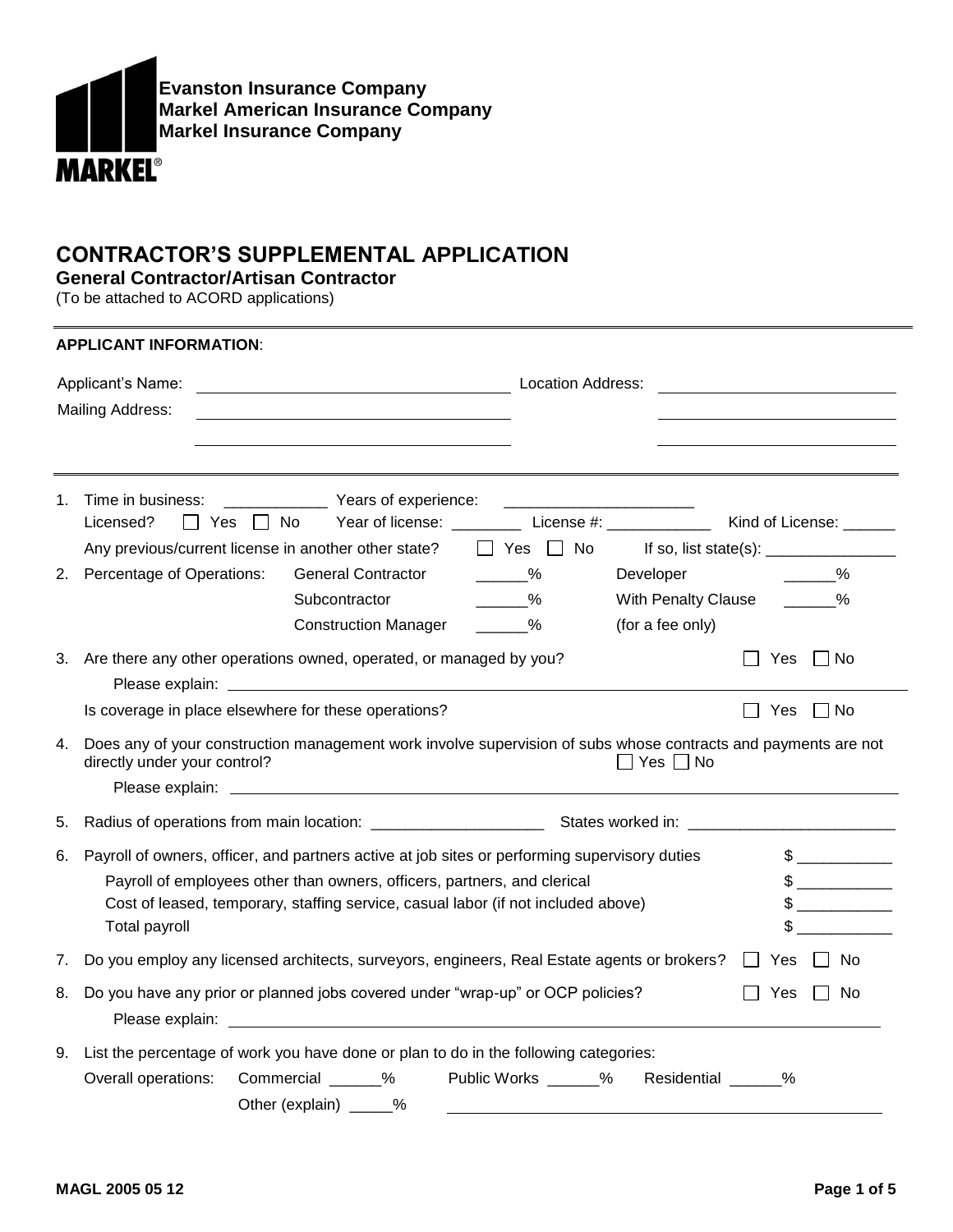| Commercial:<br><b>New</b><br>%<br>or                                                                          | %<br>Remodel | <b>Residential: New</b><br>$\%$<br>or | %<br>Remodel |
|---------------------------------------------------------------------------------------------------------------|--------------|---------------------------------------|--------------|
| Industrial                                                                                                    | %            | Apartments                            | %            |
| Institutional                                                                                                 | %            | Condominiums/Townhouses               | %            |
| Mercantile                                                                                                    | $\%$         | <b>Custom Homes</b>                   | %            |
| Office                                                                                                        | %            | <b>Tract Homes</b>                    | $\%$         |
| Remodeling - Structural                                                                                       | ℅            | Remodeling - Structural               | %            |
| Remodeling - Nonstructural                                                                                    | %            | Remodeling - Nonstructural            | %            |
| Other:                                                                                                        | %            | Other:                                | %            |
| Have you ever been or are currently involved in any residential project exceeding twenty (20)<br>homes/units? | No<br>Yes    |                                       |              |

## 10. **SUBCONTRACTORS**

| Do you obtain Certificates of Insurance for GL and WC from all subcontractors?         | No.<br>Yes                 |
|----------------------------------------------------------------------------------------|----------------------------|
| What are the minimum General Liability limits you require?                             |                            |
| Are written contracts obtained from all subcontractors                                 | Yes<br>No.                 |
| Do all contracts contain a Hold Harmless clause in your favor?                         | Yes<br>No.<br>l a          |
| Are you named as an Additional Insured on all subcontractor policies?                  | Yes<br>No.<br>$\mathbf{L}$ |
| Do you normally use the same subcontractors?                                           | Yes<br>No.<br>$\mathbf{I}$ |
| Do you use any casual labor?                                                           | Yes<br>No.<br>l.           |
| Do you use any leased employees? If yes, provide copy of contract                      | Yes<br>No.                 |
| Are you responsible for providing benefits, Worker's Compensation for these employees? | Yes<br>No.                 |
| What percentage of your work do you sub out?                                           | ℅                          |
| Do you carry Worker's Compensation insurance?                                          | Yes<br>No.                 |

11. Please provide your gross sales for each of the 5 past years and an estimate for the next 12 months:

| Year                       | <b>Payroll</b> | <b>Receipts</b> | <b>Subcontractors Cost</b> |
|----------------------------|----------------|-----------------|----------------------------|
| $1.5th$ prior year         |                |                 | w                          |
| 4 <sup>th</sup> prior year |                |                 |                            |
| 3 <sup>rd</sup> prior year |                |                 |                            |
| 2 <sup>nd</sup> prior year |                |                 |                            |
| Last year                  | Φ              | ۰D              |                            |
| Projected next 12 months   | Φ              | Φ               | ۰U                         |

12. Describe your three largest projects currently underway or planned for the next year, including values:

| <b>Start Date</b> | <b>End Date</b> | Value   | <b>Description</b> |
|-------------------|-----------------|---------|--------------------|
|                   |                 | Œ<br>۰D |                    |
|                   |                 | Œ<br>Ф  |                    |
|                   |                 | Œ<br>Ф  |                    |

13. Describe your four largest projects over the past five years, including values:

| Year<br>Completed | Value | <b>Description</b> |
|-------------------|-------|--------------------|
|                   |       |                    |
|                   |       |                    |
|                   | ۰D    |                    |
|                   |       |                    |
|                   |       |                    |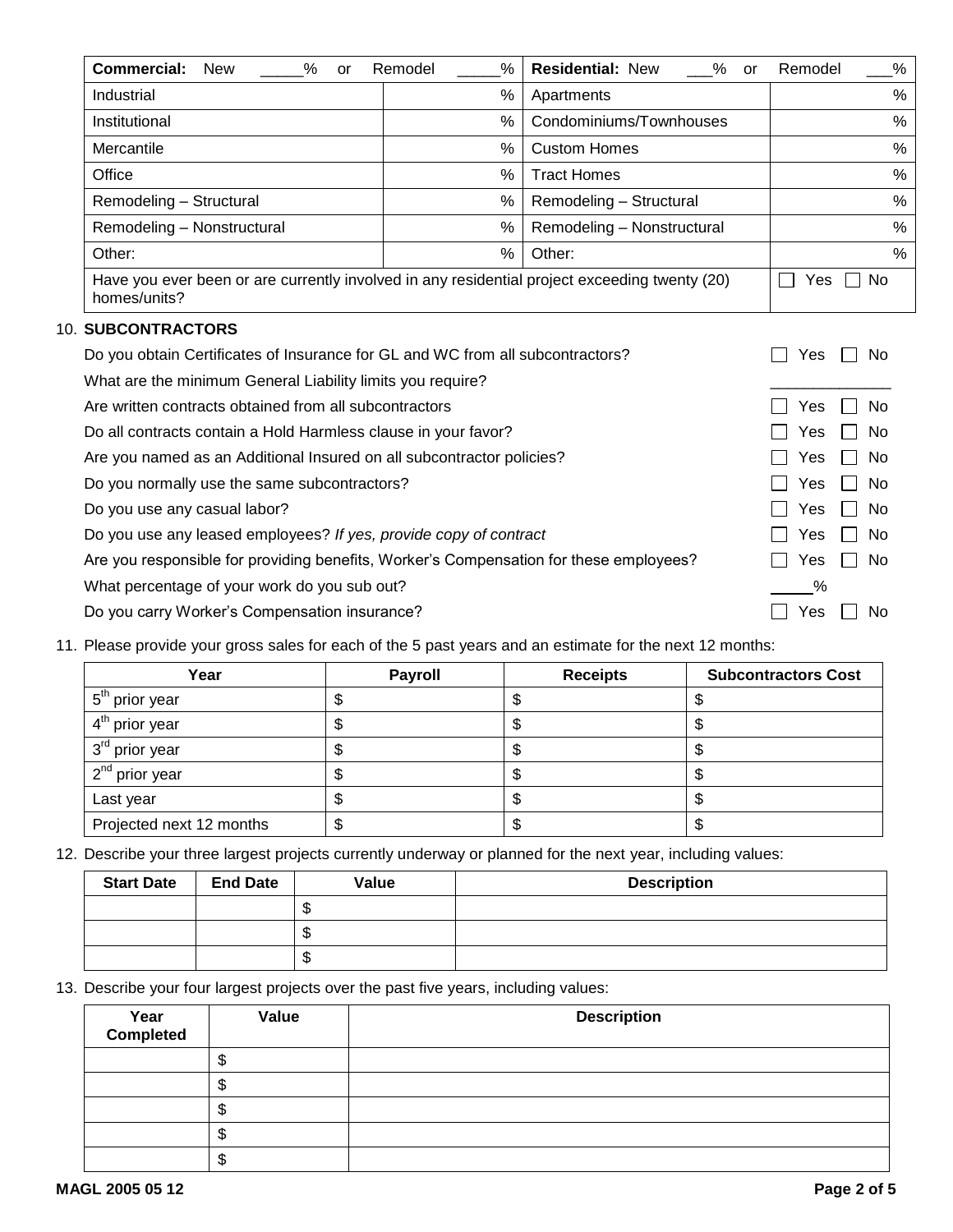| 14. Please provide the dollar value of an average completed job (including all materials, equipment, and labor):\$                               |                          |                      |                                                                                  |                      |                  |  |
|--------------------------------------------------------------------------------------------------------------------------------------------------|--------------------------|----------------------|----------------------------------------------------------------------------------|----------------------|------------------|--|
| 15. How many additional insured endorsements do you anticipate needing in the next year?                                                         |                          |                      |                                                                                  |                      |                  |  |
| 16. Is there any equipment rental to others?<br>Attach a copy of the contract.                                                                   |                          |                      |                                                                                  | Yes                  | No               |  |
| 17. Do you lease mobile equipment? The Yes Theory                                                                                                |                          |                      | With operators?                                                                  | Yes                  | l No             |  |
| Do you use cranes?                                                                                                                               | Yes<br>$\perp$           | No                   | Maximum length of boom: ________________________                                 |                      |                  |  |
| 18. Do you or have you performed repairs of fire damage, water damage, or mold damage?                                                           |                          |                      |                                                                                  | Yes                  | No               |  |
| 19. Do you use explosives?<br>If yes, please explain:                                                                                            | $\Box$ Yes               | No<br>$\Box$         |                                                                                  |                      |                  |  |
| 20. Any flammables stored on site? □ Yes □ No                                                                                                    |                          |                      | In approved containers?                                                          | Yes                  | No.              |  |
| 21. Have you done or do you plan any work performed for:<br>Refineries<br><b>Chemical Plants</b><br>Railroads<br><b>Public Utilities</b>         | Yes<br>Yes<br>Yes<br>Yes | No<br>No<br>No<br>No | <b>Gas Stations</b><br>Airports<br>Hospitals                                     | Yes<br>Yes<br>Yes    | No<br>No<br>  No |  |
| 22. Have you done or do you plan any project involving:<br>Caissons<br><b>Retaining Walls</b><br>Underpinning<br>Please explain:                 | Yes<br>Yes<br>Yes        | No<br>No.<br>No      | Piers<br>Shoring<br>Other structural engineering? $\Box$                         | Yes<br>Yes<br>Yes    | No<br>No<br>No   |  |
| 23. Have you in the past or do you plan any work to be above two stories in height?                                                              |                          |                      | Percentage: _________% What is the maximum height? _____________________________ | Yes                  | – I No           |  |
| 24. Have you in the past or do you plan any work to be performed below ground level?                                                             |                          |                      | Percentage: _________% What is the maximum depth? ______________________________ | $\Box$ Yes           | _l No            |  |
| 25. Have you in the past or do you plan any work on hillsides, hilltops, slopes, or landfills?                                                   |                          |                      |                                                                                  | Yes                  | No               |  |
| 26. Have you in the past or do you plan any repair, replace or new roofs?<br>Percentage of heat applications: _____ %                            |                          |                      | Percentage of membrane roofing:                                                  | Yes<br>$\frac{9}{6}$ | $\Box$ No        |  |
| 27. In the past three years, have you been fired or replaced on a job in progress?<br>Have you replaced another contractor on a job in progress? |                          |                      |                                                                                  |                      | No.<br>No        |  |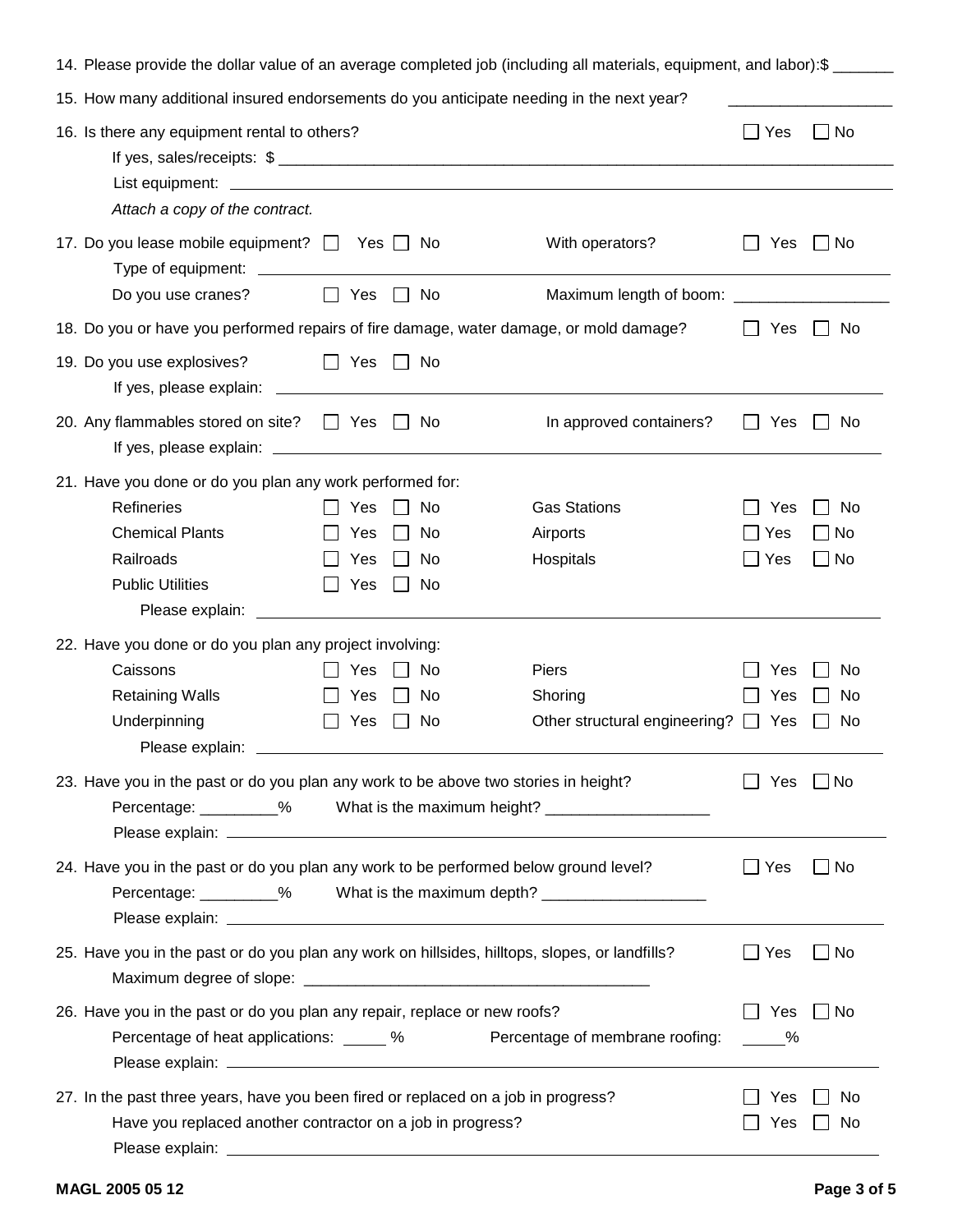| Were there any claims, losses, or suits against you in the past five years?                                                                                                                                                    | No<br>Yes     |
|--------------------------------------------------------------------------------------------------------------------------------------------------------------------------------------------------------------------------------|---------------|
| Are there any claims or legal actions pending against any of the entities named in the application?                                                                                                                            | Yes $\Box$ No |
| Do any of the entities named in the application have knowledge of any pre-existing act, omission, event,<br>condition, or damage to any person or property that may potentially give rise to any future claim or legal action? | Yes II No     |
| Have you been accused of faulty construction in the past five years?                                                                                                                                                           | - No<br>Yes   |
| Have you been accused of breaching a contract in the past five years?                                                                                                                                                          | No<br>Yes     |
|                                                                                                                                                                                                                                |               |

28. Complete the following table as applicable:

| <b>Class</b>                                                   | <b>Subbed Cost</b>        |      | <b>Employee Payroll</b> |      | <b>None</b> |
|----------------------------------------------------------------|---------------------------|------|-------------------------|------|-------------|
| Abatement/Asbestos, Lead, Environmental<br>Cleanup             | \$                        | $\%$ | \$                      | $\%$ |             |
| Air Conditioning/Heating                                       | \$                        | %    | \$                      | %    |             |
| Alarm Systems                                                  | \$                        | %    | \$                      | $\%$ |             |
| <b>Blasting</b>                                                | \$                        | %    | \$                      | $\%$ |             |
| <b>Boiler Installation</b>                                     | \$                        | %    | \$                      | %    |             |
| Caisson or Cofferdam Work/Dam                                  | \$                        | %    | \$                      | %    |             |
| Carpentry - Dwellings                                          | \$                        | $\%$ | \$                      | %    |             |
| Carpentry - Interior                                           | \$                        | %    | \$                      | %    |             |
| Carpentry - Other                                              | \$                        | $\%$ | \$                      | $\%$ |             |
| Concrete Construction/Repair -                                 |                           |      |                         |      |             |
| Driveways, Sidewalks or Parking Areas                          | \$                        | $\%$ | \$                      | $\%$ |             |
| Concrete Construction/Repair -                                 |                           |      |                         |      |             |
| Foundations, Flat Work / Tiltup Work                           | \$                        | %    | \$                      | %    |             |
| Drilling                                                       | \$                        | $\%$ | \$                      | $\%$ |             |
| Drywall/Wallboard Installation                                 | \$                        | $\%$ | \$                      | $\%$ |             |
| Earthquake Reinforcement                                       | \$                        | %    | \$                      | %    |             |
| Electrical Work - Within Buildings                             | \$                        | %    | \$                      | $\%$ |             |
| Electrical Work - Other                                        | $\boldsymbol{\mathsf{S}}$ | $\%$ | \$                      | $\%$ |             |
| Escalator/Elevator - Install, Maintenance,<br>Repair           | \$                        | $\%$ | \$                      | $\%$ |             |
| Excavating/Grading of Land                                     | \$                        | %    | \$                      | %    |             |
| Fireproofing                                                   | \$                        | %    | \$                      | %    |             |
| <b>Gas Mains/LPG Work</b>                                      | \$                        | %    | \$                      | $\%$ |             |
| Gas Pumps                                                      | \$                        | %    | \$                      | %    |             |
| Insulation                                                     | \$                        | $\%$ | \$                      | $\%$ |             |
| Masonry - (EIFS Work-synthetic stucco,<br>retaining wall work) | \$                        | $\%$ | \$                      | $\%$ |             |
| Mechanical                                                     | \$                        | $\%$ | \$                      | $\%$ |             |
| Millwright/Industrial Machinery                                | \$                        | %    | \$                      | $\%$ |             |
| Painting                                                       | \$                        | $\%$ | \$                      | $\%$ |             |
| Plastering                                                     | \$                        | $\%$ | \$                      | $\%$ |             |
| Playground Equipment - Maintenance or<br>Repair                | \$                        | $\%$ | \$                      | $\%$ |             |